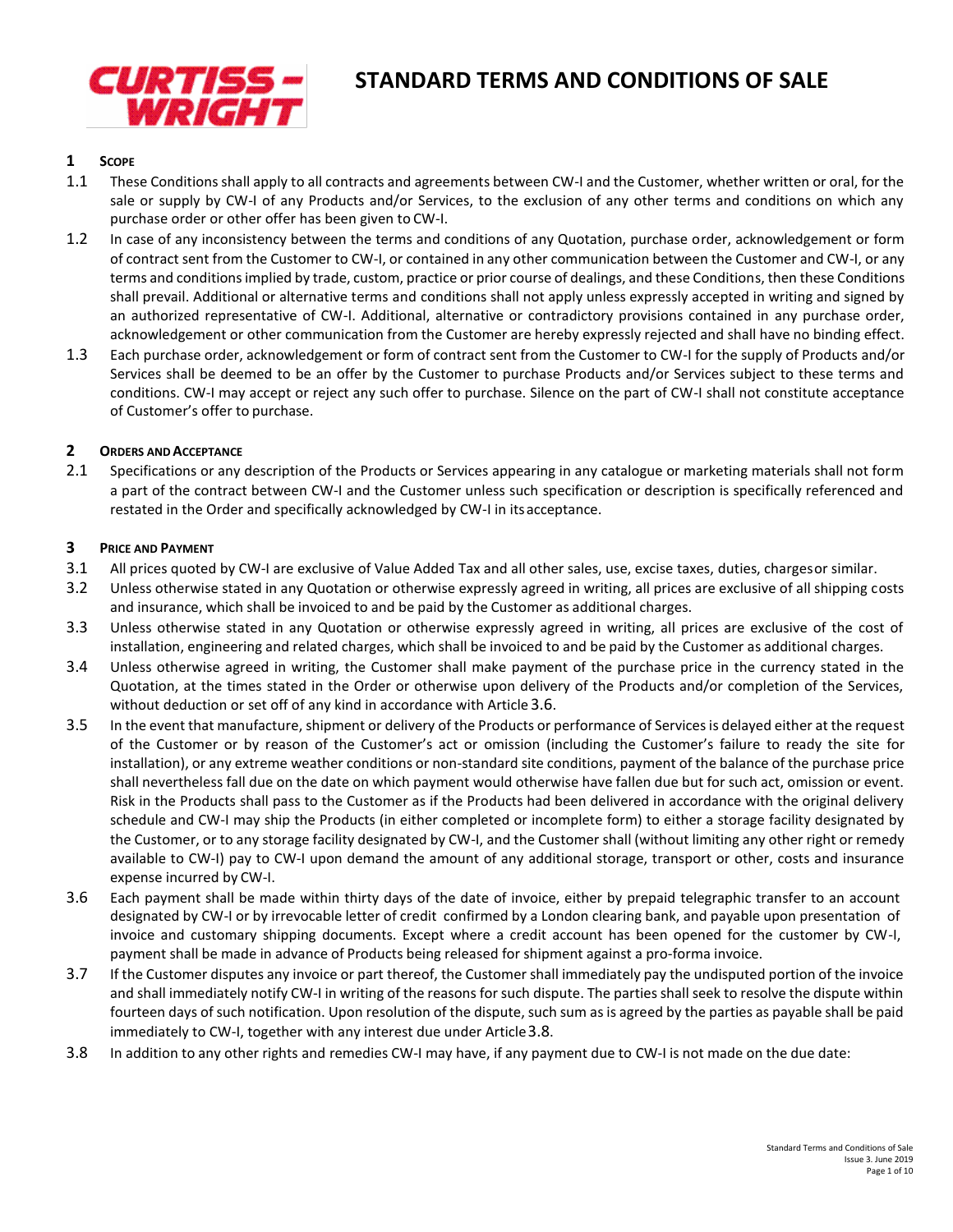- (a) the Customer will pay interest on the overdue amount for the time being outstanding, calculated on a daily basis at a variable rate of six per cent per annum above the 3 month US Dollar London Interbank Offered Rate (Libor) (as varied from time to time) from the due date until the date of actual payment time), and compounded monthly;
- (b) CW-I may suspend further deliveries to the Customer until all sums overdue from the Customer have been paid;
- (c) all sums invoiced by CW-I to the Customer (whether or not outstanding) shall become immediately due and payable in full;
- (d) all outstanding bonds issued by CW-I, if any, shall be released;and
- (e) CW-I may deduct the same from any sum then due to the Customer under the Order or any other contract between CW-I and the Customer.
- 3.9 CW-I may, as a condition of the performance of any of its manufacturing, supply or other obligations under its contract with the Customer, require the Customer to provide to CW-I written evidence in a form satisfactory to CW-I that the Customer has secured the finance necessary for the Customer to pay the purchase price. Without limiting any other right or remedy available to CW-I, CW-I may cease or delay the manufacture or shipment or installation of any Product until the Customer has provided such evidence to CW-I.

#### **4 DELIVERY, TITLE AND RISK OFLOSS**

- <span id="page-1-0"></span>4.1 All times and dates given by CW-I for delivery of Products and performance of Services are given in good faith, and CW-I shall use reasonable efforts to meet such delivery times and dates, but time shall not be of the essence and, except as expressly provided for in this Article [4.1,](#page-1-0) CW-I shall have no liability to the Customer in the event of a delay in delivery or performance.
- 4.2 The Customer shall make available free of charge and risk to CW-I at the times stated in the Quotation or otherwise in a timely manner all necessary personnel, materials, equipment, resources, instructions, documents, licenses, authorizations, approvals and site access ("Customer Resources") reasonably required by CW-I to supply the Products and/or Services, and where applicable, the Customer shall remove any Customer Resources which are at CW-I's premises and which have not been incorporated into the Products, at its sole expense on expiry or earlier termination of any Order. The Customer hereby represents and warrants that it has the full right, authority and licence to supply and disclose the Customer Resources and that any Customer Resource and its use by CW-I for the purpose of supplying the Products and/or Services will not infringe the copyright or other intellectual property rights of any third party.
- 4.3 In the event of any failure or delay on the part of the Customer in supplying the Customer Resources, or if the same are not in accordance with the Order or are not fit for the purpose provided, then CW-I may notify the Customer thereof, and the Customer shall as soon as reasonably practicable and at its own expense supply replacement Customer Resources. CW-I may: (i) extend the period for delivery of the Products and/or Services by a reasonable time; and/or (ii) adjust the price to reflect any additional costs incurred by CW-I as a result thereof and the Customer shall pay such additional charges; and/or (iii) serve notice under Articl[e 11.1\(b\).](#page-4-0)
- 4.4 Unless otherwise expressly stated in the Quotation or Order, delivery of Products shall take place Ex Works (EXW) (in accordance with Incoterms) at the place where the Product is handed to a carrier for carriage either to the Customer or to a storage facility pursuant to Article [3.5](#page-0-2), at which point title to, risk of damage to, and loss of the Products shall pass to the Customer. For the avoidance of doubt any such transfer of title in the Products shall not imply transfer of ownership of any Intellectual Property therein.
- 4.5 As security for the full and prompt payment of all amounts owed by the Customer to CW-I, the Customer grants CW-I a security interest in all Products and their proceeds, supplied by CW-I to the Customer. The Customer shall execute all such documents and do all such other things as may be reasonably necessary or desirable to perfect and register such security interest.
- 4.6 In addition to CW-I's rights under Article [11,](#page-4-1) if the Customer fails to pay or perform when due any amount or obligation owing to CW-I under these Conditions, or if the Customer ceases or threatens to cease to carry on business or substantially the whole of its business, becomes unable to pay its debts, becomes insolvent or bankrupt, enters into liquidation, or a receiver, administrator, administrative receiver, manager, trustee or similar officer is appointed in relation to it or over any of its assets, or any action is taken or threatened by or against it analogous to the foregoing in any jurisdiction, then CW-I may declare all amounts and obligations of the Customer owing to CW-I immediately due and payable, and CW-I shall have the rights and remedies of a secured party.
- 4.7 For as long as payment is overdue, the Customer shall, if requested, deliver up the Products which have not been paid for in full to CW-I and, if the Customer refuses, CW-I shall be entitled at any time to recover possession of such Products from the Customer. CW-I or its duly authorized agent is hereby irrevocably authorized to enter upon the land and into the premises of the Customer during normal business hours to take possession of theProducts.
- <span id="page-1-1"></span>4.8 In the event that period of delay referenced in Article [3.5](#page-0-2) exceeds six months, CW-I shall be entitled (at its sole discretion) to cancel the Order and to retain any amount of the purchase price already paid , whereupon CW-I's further obligations to the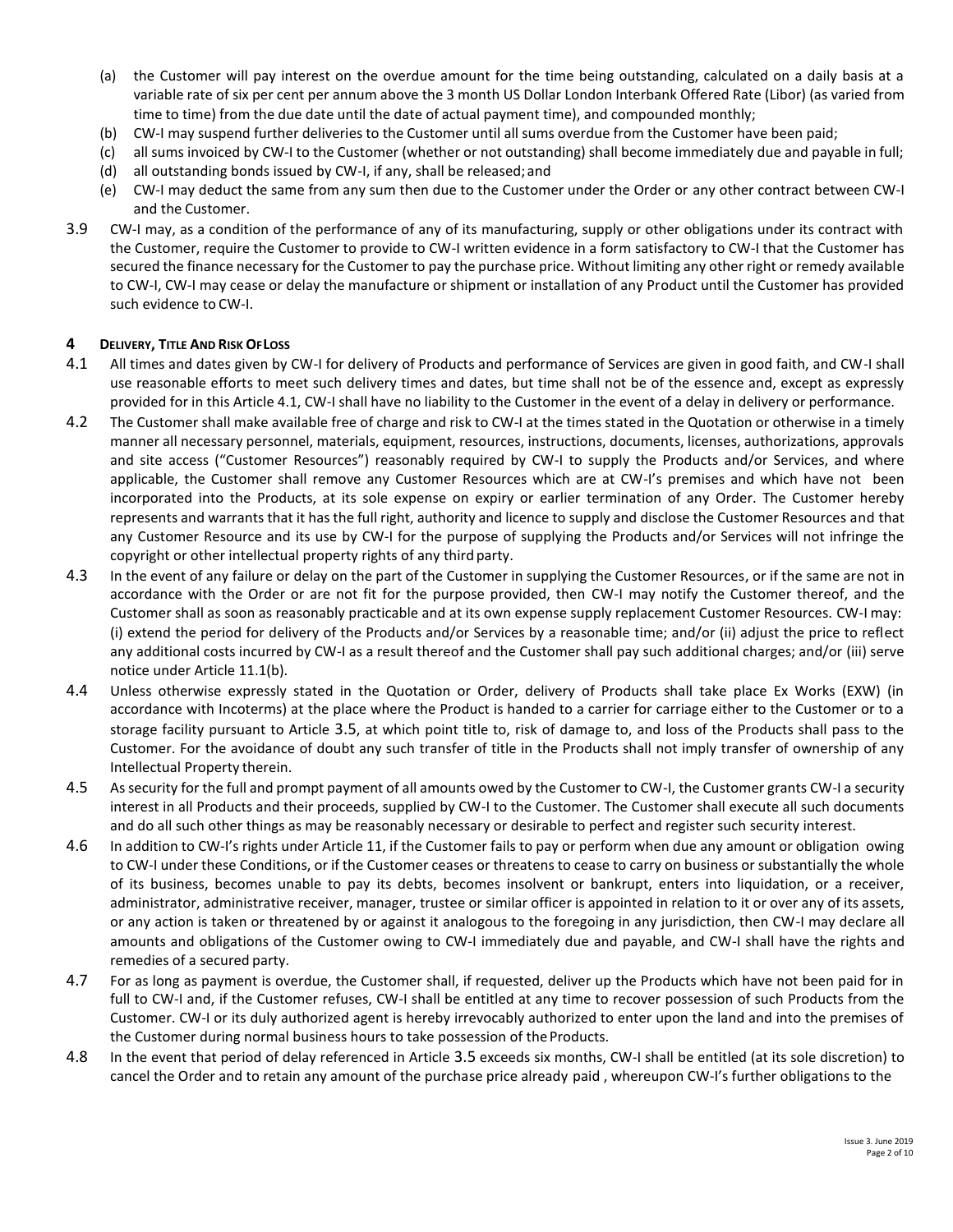Customer shall be extinguished. Nothing in this Article [4.8](#page-1-1) shall restrict CW-I's right to pursue damages or any other remedy to which CW-I may be entitled as a matter of law.

- 4.9 CW-I reserves the right to make substitutions, modifications and improvements to the Products or Services ordered by the Customer provided that such substitutions, modifications or improvements shall not adversely affect the functionality or performance of the Products or the quality of the Services, in a manner material to the intended application of the Products or Services.
- 4.10 CW-I shall have the right to make, and the Customer agrees to accept, delivery by instalments.
- 4.11 Upon delivery, it shall be the responsibility of the Customer to inspect the condition of the Products and that they conform to the Order. The Customer shall have no claim against CW-I by reason of the defects in the condition of the Products at time of delivery or failure to conform with the Order unless the Customer provides written notice of such defect or failure to conform to CW-I within five days of delivery by CW-I of the Products.

## **5 WORK PERFORMED ON CW-I'S OR CUSTOMER'SPREMISES**

- 5.1 Where Customer's employees, agents and representatives attend CW-I's or its Affiliates' sites, they shall abide by such regulations, including without limitation security and health and safety regulations, as are applicable to their presence on CW-I's and/or its' Affiliates' premises. Customer shall ensure that appropriate insurance is maintained to cover its obligations under the Order and shall upon CW-I's request provide current certificates of insurance
- 5.2 CW-I shall have the right to require the removal from its premises of any person disobeying such regulations and reserve the right to refuse entry to its premises to any person whom it considers unsuitable.
- 5.3 Where the Order requires CW-I to perform work at the Customer's or others' premises, the Customer shall be responsible for arranging, in good time, all permits, licences or other permissions necessary to enable CW-I's employees, agents and representatives to gain access to and perform work at such premises. CW-I's employees, agents and representatives working on the Customer's or others' premises shall abide by such regulations detailed in the Order as are applicable. If installation services are part of the Services contained in any Order, then the parties shall agree separate terms and conditions which apply to the installation services.

## <span id="page-2-0"></span>**6 LICENCE**

- 6.1 CW-I grants to the Customer a non-exclusive royalty-free licence to use the Products solely for the purposes expressly stated in the Order as being the purpose for which the Products are supplied or, if no such purpose is stated, solely for the purpose stated within CW-I's accompanying documentation and in any event, solely in accordance with any instructions set out in such documentation.
- <span id="page-2-2"></span>6.2 The license granted by Article [6.1](#page-2-0) is non-transferable except that the Customer may, subject to the provisions of Article [6.3](#page-2-1), sublicense the Software to its customers in conjunction with the resale of any Products in which the Software is installed or with which it is used.
- <span id="page-2-1"></span>6.3 It is a condition of the Customer's right to sublicense the Software to its customers, pursuant to Article [6.2,](#page-2-2) that the Customer procures from the Customer's customer a written agreement whereby the Customer's customer becomes bound by the other terms of this Article [6.](#page-2-0) The Customer shall promptly deliver to CW-I a copy of each such written agreement upon request.
- 6.4 The Customer shall not make any copies of the Software. The Customer may not, either itself or with the assistance of any third party make modifications to the Software or seek to recover any portion of the Software (including object code, source code, program listing or any data).
- 6.5 The Customer shall not revise, decompile, copy or adapt the whole or any part of the Software except for the purpose of observing, studying or testing the functioning of the Software in order to understand the ideas and principles which underlie the Software or for the purpose of achieving interoperability, and then only to the extent required by applicable legislation.
- <span id="page-2-3"></span>6.6 The Customer shall not remove or alter any copyright or other proprietary notice on any of the Software, and shall ensure that such notices appear on each and every copy of the Software supplied to the Customer's customers pursuant to the licence granted by Article [6.2](#page-2-2).
- 6.7 Without limiting the generality of the limitations in Articles [6.1](#page-2-0) to [6.6](#page-2-3) inclusive, and subject only to Article [6.2](#page-2-2), the Customer shall not sub-license, sell, rent, disclose, or otherwise make the Software available to any other person, or use the Software except as expressly authorized in writing by CW-I.
- 6.8 The Software may include one or more programs and documentation owned by third parties and distributed by CW-I under license. The Customer hereby agrees to be bound by all third party licences that govern the Customer's possession and use of such program(s), and if provided to the Customer, regardless of whether provided as part of the program's shrink wrap package or in electronic format displayed during program boot up or operation or in any other form. The Software will at all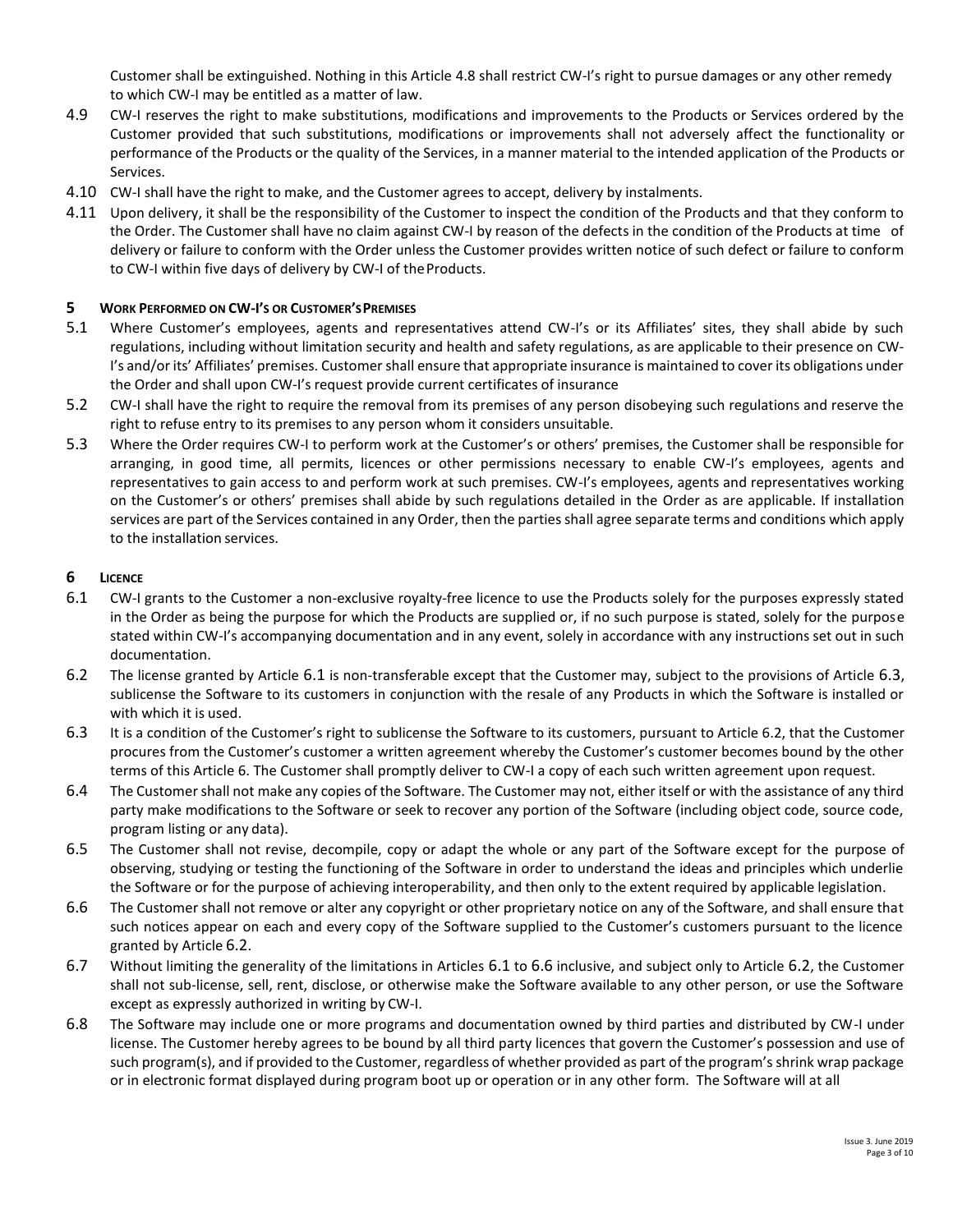times remain the sole and exclusive property of CW-I or its licensor (as the case may be), and the Customer shall obtain no title to or interest in the Software.

# <span id="page-3-1"></span>**7 WARRANTIES**

- <span id="page-3-2"></span>7.1 CW-I warrants that as at the time of delivery the Products (excluding the Software) (1) shall be and shall perform substantially in compliance with any specification, drawings and other documents expressly incorporated into the Order; and (2) during the Warranty Period the Products shall remain free from defects in material and workmanship (the "Equipment Warranty"), failing which CW-I shall (at its option) either repair or replace the defective Products or issue a credit note to Customer in an amount equal to the purchase price of the defective Products.
- <span id="page-3-3"></span>7.2 CW-I warrants that the Services shall be performed with a reasonable degree of care and skill (the "Services Warranty"), failing which CW-I shall (at its option) either repeat the performance of the defective portion of the Services or issue a credit note to Customer in an amount equal to the purchase price of the defective portion of the Services.
- <span id="page-3-4"></span>7.3 CW-I warrants that all physical media containing the Software shall be free of defects in materials and workmanship at the time of delivery and that the Software shall during the Warranty Period operate substantially in compliance with any specification contained in the Order (the "Software Warranty"), failing which CW-I shall replace the physical media containing the Software with a version in which errors or bugs have beencorrected.
- 7.4 CW-I is not liable for any claim under the Equipment Warranty, Software Warranty or Services Warranty unless the Customer (a) has given CW-I notice of the claim in a timely manner, specifying in reasonable detail the nature of the claim together with all relevant information and in any event within a period of seven days from the expiry of the Warranty Period; and (b) provides CW-I a reasonable opportunity to examine the Products concerned; and (c) on CW-I's request, returns, at the Customer's cost, such Products for examination at CW-I's place of business..
- 7.5 Where CW-I supplies any goods supplied by a third party (excluding any Affiliate of CW-I), CW-I does not give any warranty, guarantee or indemnity on such goods, but shall, where possible, assign to the Customer the benefit of any warranty, guarantee or indemnity provided to CW-I by such third party.
- **7.6 THIS WARRANTY AND ASSOCIATED REMEDIES ARE IN LIEU OF ALL OTHER WARRANTIES AND REMEDIES, EXPRESS OR IMPLIED, WHETHER STATUTORY OR OTHERWISE, AND CUSTOMER WAIVES ALL OTHER WARRANTIES, OBLIGATION OR LIABILITIES, ORAL OR WRITTEN, EXPRESS OR IMPLIED, INCLUDING WITHOUT LIMITATION AN IMPLIED WARRANTY OF COMMERCIAL ACCEPTABILITY OR FITNESS FOR A PARTICULAR PURPOSE. THIS WARRANTY MAY NOT BE EXTENDED OR ALTERED EXCEPT BY WRITTEN AUTHORIZATION OFCW-I.**
- 7.7 Notwithstanding the foregoing, any samples and/or prototypes supplied by CW-I to Customer are provided "AS IS," without warranty of any kind.

# <span id="page-3-0"></span>**8 LIMITATIONS OF LIABILITY**

- 8.1 Notwithstanding any other provisions in these Conditions:
	- (a) any obligation, liability, right, claim or remedy in tort (including, without limitation, for the avoidance of doubt, any breach of statutory duty) that the Customer may otherwise have against CW-I is hereby excluded to the fullest extent permitted by law;
	- (b) where CW-I supply Products, Customer shall be responsible for ensuring that such Products are suitable for use in the process media and/or Customer-designated application and shall indemnify and hold CW-I harmless from and against any and all damages, claims, costs or liabilities incurred by CW-I arising from the Products not being suitable.
	- **(c) CW-I SHALL NOT BE LIABLE TO THE CUSTOMER IN CONTRACT, TORT (INCLUDING NEGLIGENCE OR BREACH OF STATUTORY DUTY) OR OTHERWISE HOWSOEVER ARISING FOR ANY LOSS OF PROFIT OR ANY INDIRECT, SPECIAL OR CONSEQUENTIAL LOSSES OR DAMAGES OF ANY NATURE WHATSOEVER INCLUDING, BUT NOT LIMITED TO, LOSS OF REVENUE, LOSS OF BUSINESS, LOSS OF PRODUCTION, MATERIAL WASTAGE, DEPLETION OF GOODWILL, REPUTATION OR LOSS OR CORRUPTION OF DATA, EVEN IF CW-I HAS BEEN ADVISED OF THE POSSIBILITY OF SUCH LOSS BEING INCURRED.**
- 8.2 CW-I's aggregate liability to the Customer arising out of the supply of any Products and/or Services will in no event exceed the price actually paid by the Customer to CW-I for such Products and/orServices.
- 8.3 The Customer agrees and acknowledges that these Conditions have been the subject of discussion and negotiation and are fully understood by the Customer, and that the mutual agreements of the parties set forth in the Conditions were arrived at in consideration of the provisions of this Article [8](#page-3-0) specifically including the limitation set forth in this Article [8](#page-3-0).
- 8.4 Nothing in these Conditions shall exclude, or be construed as an attempt to exclude, any liability of CW-I which cannot, as a matter of law, be excluded.
- 8.5 Except as expressly stated, each of the Articles and sub-Articles of this Article [8](#page-3-0) is to be construed as a separate limitation, applying and surviving even if for any reason one or more of the Articles is held to be inapplicable or unreasonable in all or any circumstances.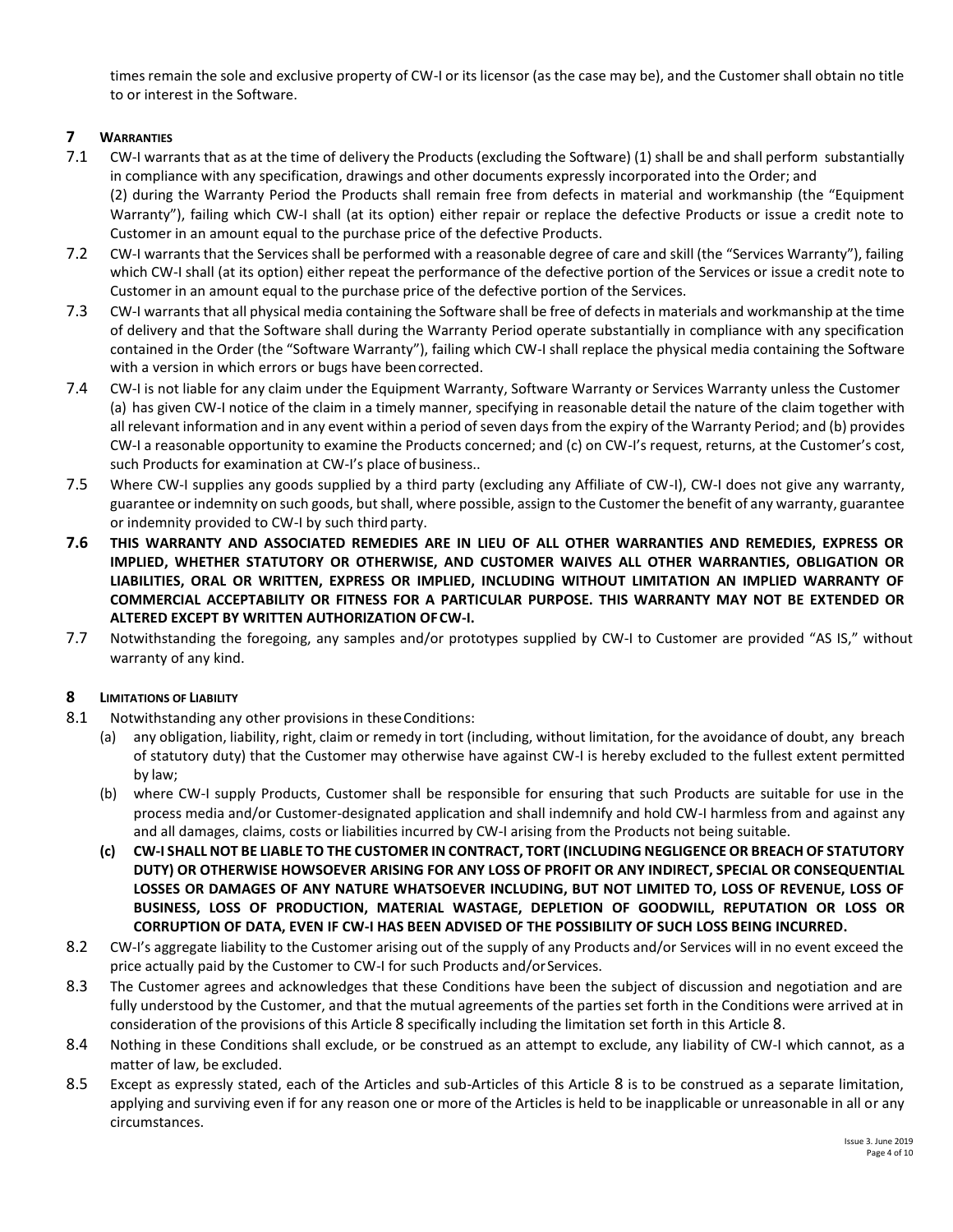- 8.6 The warranties set forth in Article [7](#page-3-1) do not extend to damage, defects, failures or malfunctions caused or contributed to by:
	- (a) the Customer's failure to follow the instructions and advice provided by CW-I regarding the installation, operation, storage, use and maintenance of the Products;
	- (b) modifications, alterations or repairs made by a Person other than by CW-I;
	- (c) the mishandling, abuse, misuse, negligence, or improper storage, servicing or operation of Products (including without limitation use with incompatible equipment or non-standard connections) by the Customer or its agents;
	- (d) power failures, surges, fire, flood, accident, actions of third parties or any act of Force Majeure;
	- (e) the Customer continuing to make full or substantially full use of the Products after such defect is or should have been discovered;
	- (f) CW-I's compliance with instruction of the Customer; or
	- (g) fair wear and tear.
- 8.7 CW-I does not warrant that the Software is error free or that the Customer will be able to operate the Software without problems orinterruptions.
- 8.8 The Software Warranty does not apply to any software media or Software that (a) has been altered or modified by any Person other than CW-I; (b) has been installed, operated, repaired or maintained otherwise than in accordance with instructions supplied by CW-I; (c) has been subjected to abnormal physical or electrical stress, misuse, negligence, or accident; or (d) has been used in an application other than its intended application.

#### **9 EXPORT AND IMPORT TERMS**

- 9.1 Delivery and performance respectively of the Products and Services supplied by CW-I are subject to applicable export control laws and regulations including the United Kingdom, United States and Canada, and conditioned upon receipt of required government licences and approvals. The Customer shall not re-export the Products or any technical data supplied by CW-I (a) from the country of delivery, or (b) to any facility anywhere in the world engaged in the design, development, stockpiling, manufacturing or use of nuclear, missile, chemical or biological weapons, or (c) to any military end-user or to any Person for military end-use or distribution to a military end-user, in each case without fully complying with the regulations of all relevant government agencies including those of the United Kingdom, United States and Canada.
- 9.2 CW-I shall use its reasonable endeavours to obtain all necessary export or other licences, consents, clearances and/or authorisations (the "Export Licenses") required in order to fulfil its obligations under the Order.
- 9.3 The Customer shall, in a timely manner and at its own cost and expense, provide to CW-I such end-user certificates, end-user undertakings or other information as CW-I may request in support of obtaining and maintaining Export Licenses.
- 9.4 In the event that such Export Licenses are not granted or are revoked, then such event shall be deemed to be a Force Majeure event under Article [10](#page-4-2) and CW-I shall have no liability to the Customer for completing its obligations affected by such Export Licenses (including without limitation the supply of any Products), or for any loss, expense or damage whatsoever suffered by the Customer.
- 9.5 The Customer shall be responsible for complying with any legislation or regulations governing the importation of the Products into the country of destination and for the payment of any duties or taxes. If any license or consent of any government or other authority shall be required for the acquisition, import, carriage or use of the Product by the Customer, the Customer shall obtain the same at its own expense and produce evidence of the same to CW-I on demand. CW-I shall provide certificates of delivery, certificates of origin and other information in its control that is reasonably necessary for the Customer to import the Products. The failure of any authority or government agency to issue such license or consent or the withdrawal thereof shall not entitle the Customer to withhold or delay payment of the purchase price.

#### <span id="page-4-2"></span>**10 FORCE MAJEURE**

CW-I shall not be liable for delay or failure in performance of any of its obligations to the Customer attributable in whole or in part to any cause beyond its reasonable control including, but not limited to, actions or inactions of government bodies whether in its sovereign or contractual capacity, judicial action, war, civil disturbance, insurrection, sabotage, act of a public enemy, act of terrorism, labour difficulties or disputes, failure or delay in delivery by CW-I's suppliers or subcontractors, transportation difficulties, shortage of energy, materials, labour or equipment, accident, fire, flood, storm or other act of God ("Force Majeure"), or the Customer's fault or negligence.

#### <span id="page-4-1"></span>**11 TERMINATION**

11.1 CW-I may terminate any Order:

- (a) immediately upon notice to the Customer if the Customer is delinquent for more than 30 days in the payment of any sum due to CW-I;
- <span id="page-4-0"></span>(b) immediately upon notice to the Customer if it is in breach of any obligation under the Order and the Customer has failed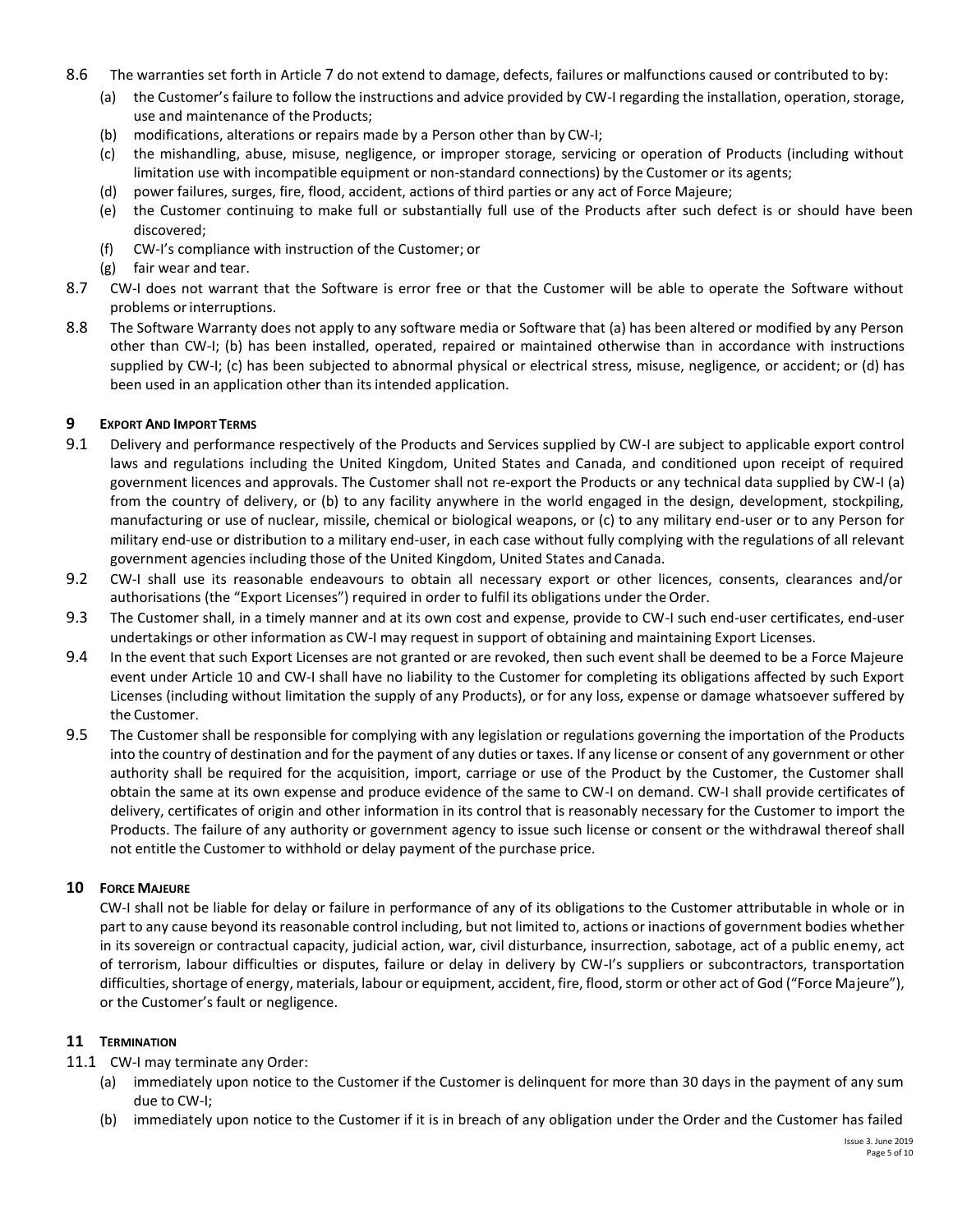to remedy such breach within thirty days of written notice to the Customer requiring the breach to be remedied;

- (c) immediately upon notice to the Customer if there is any change in the ownership, management or control of the Customer;
- (d) immediately upon notice to the Customer if the Customer ceases or threatens to cease to carry on business or substantially the whole of its business or CW-I has reasonable cause to believe that the Customer is unable to pay its debts when due;
- (e) without notice to the Customer if the Customer becomes insolvent or bankrupt, enters into liquidation, or a receiver, administrator, administrative receiver, manager, trustee or similar officer is appointed in relation to it or over any of its assets or any action is taken or threatened by or against it analogous to the foregoing in any jurisdiction; or
- (f) immediately upon notice to the Customer if a case of Force Majeure continues for 60 days or more.
- 11.2 Where CW-I terminates any Order under this Article [11](#page-4-1), the Customer shall within seven (7) days pay to CW-I: (a) all amounts invoiced by CW-I under the Order which remain unpaid at the date of termination; (b) a fair and reasonable price in respect of work completed or in progress but not invoiced at the date of termination; (c) all costs (including without limitation a sum in respect of overheads) incurred by CW-I connected with termination; (d) all suppliers' and sub-contractors' termination charges; and (e) a sum in respect of the profits which CW-I would have reasonably been expected to make under the Order but for its termination.
- 11.3 Termination of any Order by CW-I shall be without liability or obligation of any kind on the part of CW-I. Such termination shall not affect the rights of CW-I accrued prior to the date oftermination.
- 11.4 Customer may only terminate any Order for convenience in accordance with and subject to the terms of any specific termination or cancellation schedule included in CW-I'sQuotation.

## **12 CONFIDENTIALITY**

- <span id="page-5-0"></span>12.1 The Customer shall treat all Confidential Information disclosed by CW-I as confidential and shall not use or disclose any Confidential Information except for the proper and necessary purposes of use of the Products and Services, and any such disclosure shall be made to the Customer's employees under appropriate conditions of confidence.
- 12.2 The obligations of confidence contained in Articl[e 12.1](#page-5-0) shall not apply to any information which is, in the public domain through no fault of the Customer or at the time of disclosure by CW-I is already known to the Customer from a bona fide source other than CW-I.
- 12.3 Neither the Customer nor CW-I shall without the prior written consent of the other; (a) make use of the other's name or trademarks; (b) make use of the name of any of the other's personnel, customers or agents; (c) make use of any information obtained under the Order for publicity purposes; or (d) refer to the other or the Order in any advertisement or public notice.

#### **13 INDEMNITIES**

13.1 Customer agrees to indemnify, release, defend and hold harmless CW-I, its Affiliates, their employees, officers, directors, shareholders, agents, subcontractors and/or joint venturers (the "CW-I Indemnitees") against all claims, costs, charges, expenses, damages and other liabilities (including attorney's fees) in connection with any injury, death or ill health of any personnel of Customer, its Affiliates, its subcontractors (excluding CW-I) and/or joint venturers , or any loss of or damage to property (whether leased, owned or hired) of Customer, its Affiliates, its subcontractors, and/or joint venturers, regardless of the cause therefor, including, without limitation, the negligence or strict liability of the CW-I Indemnitees, its Affiliates, their employees, officers, directors, agents, subcontractors and/or joint venturers. Customer will indemnify, hold harmless and defend the CW-I Indemnitees from and against any claims, suits, judgments, expenses or liabilities of any nature (including without limitation all reasonable attorneys' fees) which are threatened or brought against, or are incurred by, CW-I Indemnitees arising from any actions, omissions or misrepresentations of Customer in the use, promotion, or sale of products or services provided by CW-I.

#### <span id="page-5-2"></span>**14 INFRINGEMENT INDEMNIFICATION**

<span id="page-5-1"></span>14.1 The Customer agrees promptly to notify CW-I in writing of any notice, proceeding, or any action against the Customer based upon a claim that any Product infringes any patent granted at the time of Order in either the United States, the United Kingdom or Germany, copyright, trademark, or other intellectual property of a third party. CW-I will defend, at its expense, any such action, except as excluded below, and shall have full control of such defense including all appeals and negotiations, and will pay all settlement costs, or damages awarded against the Customer, In the event of such notice, suit or action, CW-I will take reasonable steps, at its expense, and at its sole option, to procure for the Customer the right to continue using the Product, or modify the Product to render it non-infringing, or accept return of and replace such Product with substantially equivalent noninfringing equipment, or accept return of the Product and refund or credit to the Customer the amount of the original purchase price, less a reasonable charge for depreciation anddamage.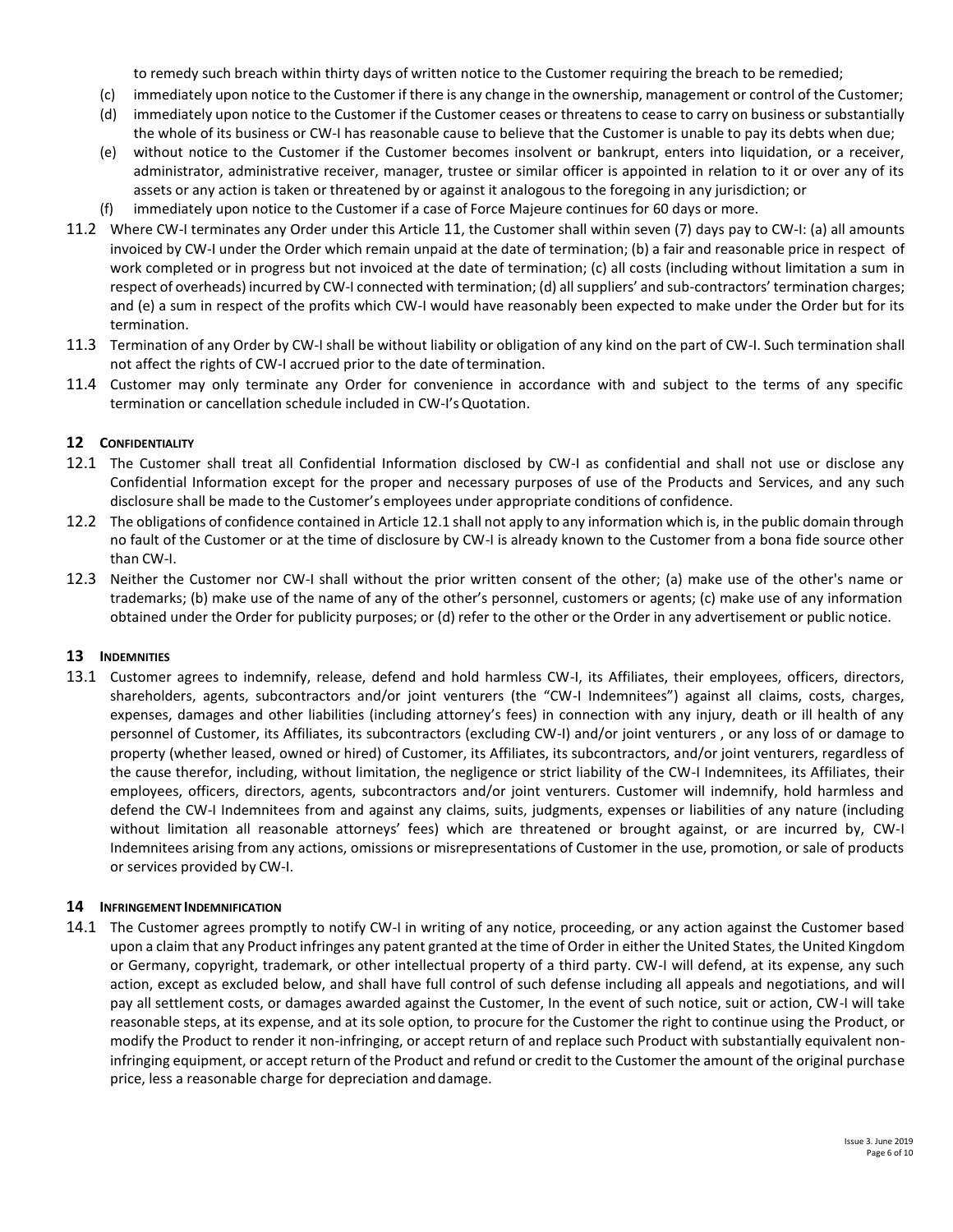- 14.2 The agreements by CW-I in Article [14.1](#page-5-1) shall not apply to any Product manufactured to specifications furnished by or on behalf of the Customer, or to any infringement arising out of the use of the Product in combination with other equipment or software not furnished by CW-I, or to use in a manner not normally intended, or to use in a country outside of the country to which the Products shipped, or to any patent, copyright, trademark or in which the Customer, or any subsidiary or Affiliate the Customer, has a direct or indirect interest, or if the Customer has not provided CW-I with prompt notice, authority, information and assistance necessary to defend the action.
- 14.3 Customer shall not do anything that might be prejudicial to any proceedings or actions. Customer shall do nothing which would or might vitiate any insurance which the Customer may have relating to any claimed infringement and shall use its best endeavours to claim costs, or damages awarded against the Customer under such insurance, which shall be offset against any settlement costs or damages to be paid by CW-I in accordance with this Article [14](#page-5-2). Without prejudice to any duty of the Customer at common law, Customer shall take such steps as CW-I may require to mitigate or reduce any such settlement costs or damages to be paid by CW-I in accordance with this Article[14](#page-5-2).
- 14.4 The provisions of this Article [14](#page-5-2) contain the sole and exclusive remedy of the Customer arising from the infringement or alleged infringement of any patent, copyright, trademark or other intellectual property of a third party.
- 14.5 The Customer warrants that any design or instructions furnished by it do not and shall not cause CW-I to infringe any patent, copyright, trademark, or other intellectual property of a third party.

## **15 TECHNICAL DATA AND INVENTIONS**

- 15.1 Except as provided for in Articles [6.1](#page-2-0) and [6.2](#page-2-2), the sale of Products and/or or license of Software by CW-I confers on the Customer no right in, licence under, access to, or entitlement of any kind to any of CW-I's technical data, including but not limited to design, process technology, software and drawings, or to CW-I's inventions (whether or not patentable) irrespective of whether any such technical data or invention or any portion of such technical data or invention arose out of work performed under an order placed by the Customer, and irrespective of whether the Customer has paid or is obligated to pay CW-I for any part of the design and/or development of the Products and/or Software.
- 15.2 CW-I shall not be obliged to safeguard or hold confidential any data, technical or other information, furnished by the Customer for CW-I's supply of Products and/or performance of Services unless (and only to the extent that) the Customer and CW-I have entered into a separate written confidentialityagreement.
- 15.3 All rights in any intellectual property created, designed, or conceived by CW-I in connection with or arising out of the performance of the Order by CW-I shall vest exclusively in CW-I and/or its suppliers. Except as agreed to in writing by CW-I, no work performed by CW-I shall be considered a work made forhire.

#### **16 INJUNCTIVE RELIEF**

It is expressly agreed that unauthorized reproduction, disclosure or unauthorized use of the Software or disclosure by the Customer of any of CW-I's Confidential Information or proprietary data supplied to the Customer will cause immediate and irreparable harm to CW-I for which money would be an inadequate remedy. In addition to any and all remedies available at law, CW-I shall be entitled to injunctive or other equitable remedies in all legal proceedings in the event of any threatened or actual reproduction, disclosure or use of CW-I's Confidential Information or proprietary data.

# <span id="page-6-0"></span>**17 GOVERNING LAW ANDJURISDICTION**

- <span id="page-6-1"></span>17.1 These Conditions shall be governed by and construed in accordance with:
- (a) (where CW-I is or includes a United States domiciled entity) the laws of the State of New York, exclusive of any choice of law provisions; or
- (b) (where CW-I does not include an United States domiciled entity) the laws of England and Wales, exclusive of any choice of law provisions.
- 17.2 All disputes arising out of or in connection with these Conditions and each supply of Products, Software and/or Services by CW-I to the Customer other than a claim for monies due from the Customer to CW-I, but including its existence, validity or termination, shall be referred to and finally resolved in accordance with Article [18](#page-7-0). All proceedings shall be conducted in the English language.
- 17.3 Nothing in this Article [17](#page-6-0) shall restrict the jurisdiction of any court that would, apart from the provisions of Article [17](#page-6-0) or [18](#page-7-0), have jurisdiction over a dispute arising out of or in connection with these Conditions for the purpose of enforcing any right or remedy of either party by means of injunctive relief, specific performance or equivalent remedy which an arbitrator appointed pursuant to Article [18](#page-7-0) is not empowered to grant.
- 17.4 The parties expressly agree to exclude from the Order the United Nations Convention on Contracts for the International Sale of Goods, 1980, and any successorthereto.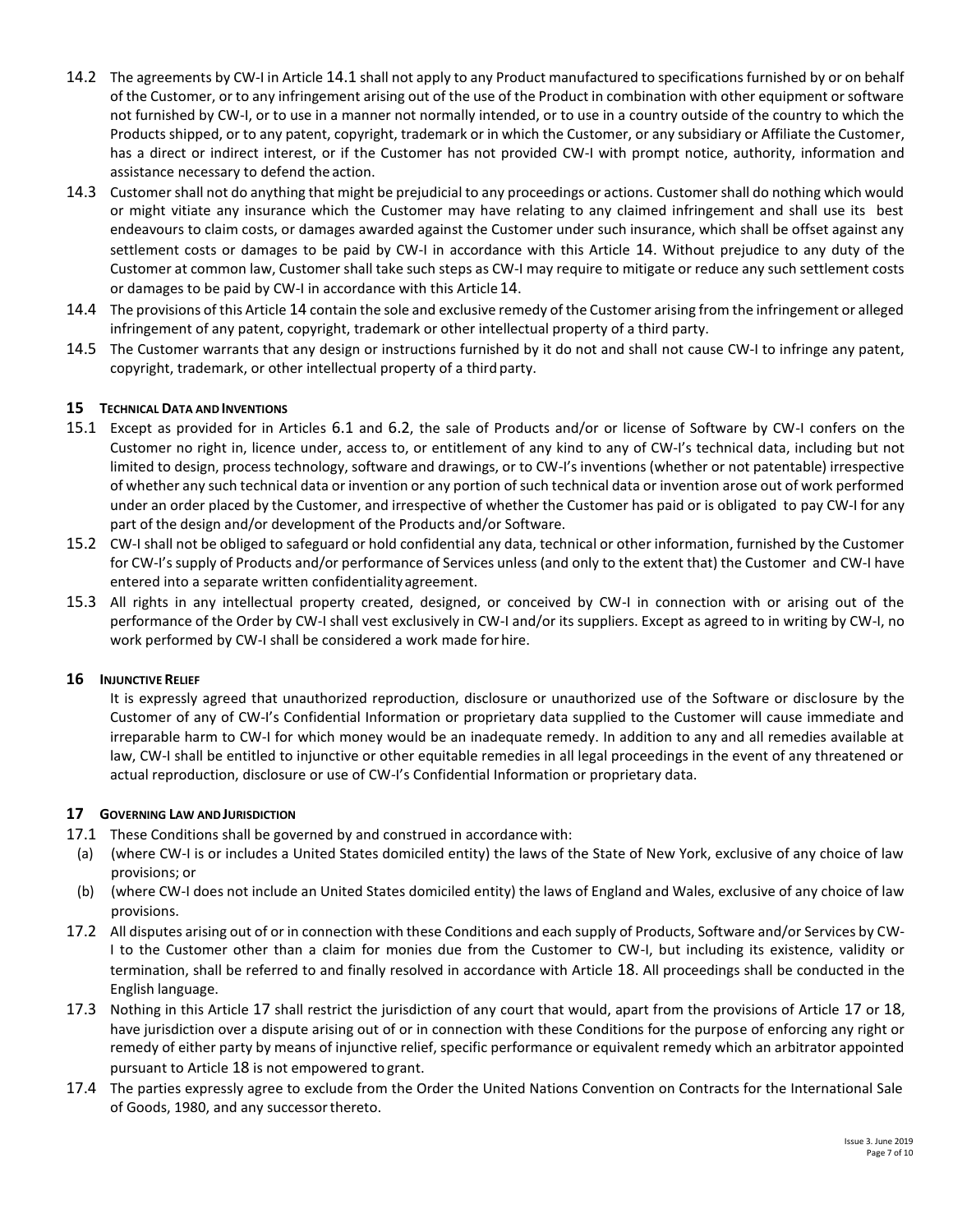# <span id="page-7-0"></span>**18 DISPUTE RESOLUTION**

- 18.1 If any dispute arises in connection with the Order, the parties' respective senior representatives will, within ten (10) days after receipt of a written request from either party to the other, in accordance with these Conditions, meet in a good faith effort to resolve the dispute without recourse to legal proceedings. If the parties fail to reach agreement within thirty (30) days after receipt of the written request, any dispute or difference may be referred for resolution in accordance with the following Articles.
- <span id="page-7-1"></span>18.2 Where CW-I is or includes a United States domiciled entity, any dispute arising out of or relating to the Order or its breach shall be settled by arbitration in accordance with the Commercial Arbitration Rules of the American Arbitration Association then in effect. The parties may agree on the selection of a single arbitrator, but if they cannot so agree, each such party shall select an arbitrator and the two selected arbitrators shall select a third arbitrator. No arbitrator may be affiliated, whether directly or indirectly, with any of the parties, including, without limitation, as an employee, consultant, partner or shareholder. The arbitrator(s) shall permit each of the parties to the Arbitration to engage in a reasonable amount of discovery. In the event either party requests arbitration, the arbitration shall be held in New York, New York. The award by the arbitrator or arbitrators shall be final, and judgment upon the award rendered may be entered in any court having jurisdiction thereof.
- 18.3 Any dispute arising out of or relating to the Order which is not subject to the provisions of Article [18.2](#page-7-1), or the breach, termination or invalidity thereof, shall be settled by arbitration in accordance with the International Chamber of Commerce ("ICC") Rules of Arbitration as in force at the commencement of the arbitration. If the dispute involves \$5 million or less, the arbitration shall be conducted by a sole arbitrator. Either party to the Order may propose to the other the names of one or more persons, one of whom would serve as the sole arbitrator. If within 30 days after receipt by a party of a proposal made in accordance with this paragraph the parties have not reached agreement on the choice of an arbitrator, the sole arbitrator shall be appointed by the ICC in Accordance with its Rules. If the dispute involves more than \$5 million, the arbitration shall be conducted by a tribunal of three arbitrators, one arbitrator to be named by CW-I, one arbitrator to be named by Customer, and the third arbitrator (who shall serve as the chairperson of the tribunal) to be appointed by the two party- appointed arbitrators. If the two party-appointed arbitrators fail to appoint a third within 15 days of the appointment of the second of the two party-appointed arbitrators, then either party may request that the chairperson be appointed by the ICC in accordance with its Rules of Arbitration. The place of arbitration shall be London, England. Any arbitral tribunal constituted pursuant to the Order shall apply the law identified in Article [17.1](#page-6-1) hereof to all disputes. The award of the arbitrator shall be final and binding upon the parties and may be entered and/or enforced in any court of competent jurisdiction. The parties acknowledge that the Order and any award rendered pursuant to it shall be governed by the United Nations Convention on the Recognition and Enforcement of Foreign ArbitralAwards.
- 18.4 Notwithstanding the foregoing, CW-I may initiate suit in any jurisdiction for protection and enforcement of its intellectual property rights.

# **19 ENFORCEABILITY**

Any provision of these Conditions that is prohibited or unenforceable for any reason in any jurisdiction will, as to that jurisdiction, be ineffective to the extent of that prohibition or unenforceability without invalidating the remaining provisions, and any such prohibition or unenforceability in any jurisdiction will not invalidate or render unenforceable such provision in any other jurisdiction. For any provision so severed from these Conditions, there shall be deemed to be substituted a like provision to accomplish the intent of the parties as closely as possible to the provision so severed, as determined by any court of competent jurisdiction, to the extent permitted by law.

# **20 NOTICES**

- 20.1 Any notice to be given under these Conditions shall be in writing and may be hand-delivered (including delivery by courier service such as FedEx or DHL). In the case of the Customer, notice may be sent to its principal place of business or such other address or fax number as the Customer may have provided to CW-I for this purpose. In the case of CW-I, notices should be sent to CW-I at the CW-I address stated on the Order, marked for the attention of "General Manager", with a copy to Office of the General Counsel at Curtiss-Wright Corporation, 400 Interpace Parkway, Building D, Floor 1, Suite D0110, Parsippany, NJ 07054, USA.
- 20.2 Unless the contrary shall be proved, notice shall be deemed to have been given, if by hand delivery (including courier) during working hours on a working day, when left at the relevant address, and otherwise on the next working day after delivery.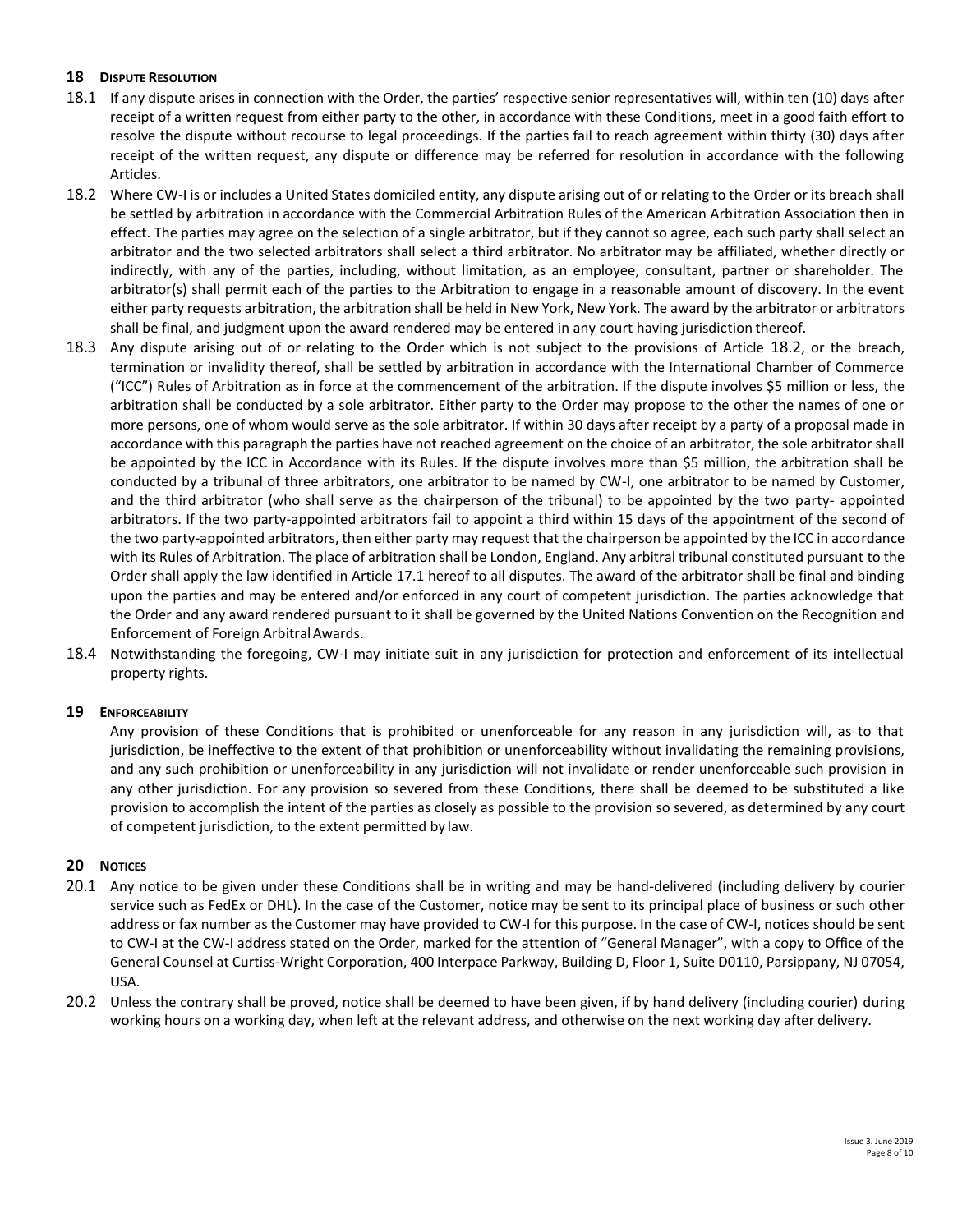# **21 MISCELLANEOUS**

- 21.1 Neither the Customer nor CW-I may assign these Conditions in whole or in part without the prior written consent of the other party provided, however, that CW-I may assign and delegate any of its rights and obligations, in whole or in part, to any Affiliate of CW-I without the written consent of theCustomer.
- 21.2 No amendment to the Order shall be effective unless in writing and signed on behalf of both parties.
- 21.3 No failure by either Party to enforce, at any time or for any period, any one or more of the terms or conditions of the Order shall be construed as a waiver of them or of the right at any time subsequently to enforce all terms and conditions of the Order.
- 21.4 Any obligations and duties, which by their nature extend beyond the expiration or earlier termination of these Conditions and/or the completion of each Order shall survive any such expiration or termination and remain in effect.
- 21.5 Unless otherwise agreed in writing, all documentation provided in connection with any Order and any communications between the parties shall be in the English language.
- 21.6 Customer acknowledges that:
- (a) Curtiss-Wright Corporation has posted a copy of Curtiss-Wright Corporate Policy No. 1A, "Code of Conduct Suppliers & Customers" on the world wide web at: [http://www.curtisswright.com/investors/corporate-governance/Code-of-Conduct--](http://www.curtisswright.com/investors/corporate-governance/Code-of-Conduct--Suppliers-and-Customers/default.aspx) [Suppliers-and-Customers/default.aspx](http://www.curtisswright.com/investors/corporate-governance/Code-of-Conduct--Suppliers-and-Customers/default.aspx) ;
- (b) Customer has reviewed a copy of the policy; and
- (c) Customer agrees to comply with the provisions of thepolicy.
- 21.7 Customer acknowledges that:
- (a) Curtiss-Wright Corporation has posted a copy of Curtiss-Wright Corporate Privacy Notice on the world wide web at: [https://www.curtisswright.com/privacy-notice/default.aspx;](https://www.curtisswright.com/privacy-notice/default.aspx)
- (b) Customer has reviewed a copy of the privacy notice; and
- (c) Customer agrees to comply with the provisions of the privacy notice.

## **22 ENTIRE AGREEMENT AND THIRDPARTIES**

- 22.1 These Conditions supersede all previous communications, transactions, and understandings, whether oral, or written, and constitute the sole and entire agreement between the parties pertaining to any Order. No modification or deletion of, or addition to these Conditions or any Order shall be binding on either party unless made in writing and signed by a duly authorized representative of both parties.
- 22.2 No contract between the parties for the supply of Product or Services shall confer any right upon any third party, either by virtue the Contracts (Rights of Third Parties) Act 1999 or otherwise. In particular, but without limiting the generality of the preceding sentence, the Software Warranty provided to Customer shall not confer any benefit or right of any kind on any sublicensee of the Customer.

#### **23 INTERPRETATION**

<span id="page-8-0"></span>23.1 In these Conditions:

"Affiliate" means, in respect of a Person, another Person that controls the first Person or is controlled by the first Person, or is controlled by the same Person that controls the first Person;

"Conditions" means the standard terms and conditions of sale set out in this document;

"Confidential Information" means all information concerning or relating to the business and affairs of CW-I or any of its Affiliates including, but not limited to, its technology, products, prices, marketing practices, customers, licensees, suppliers and business plans and including all information contained in any Quotation, technical proposal, specification or scope of work;

"Customer" means the Person who issues an Order acceptable to CW-I for the purchase of Products, Software and/or supply of the Services;

"CW-I" means the Curtiss-Wright Corporation Affiliate identified on the Order or any of its assignees or successors;

"Equipment Warranty" shall have the meaning given to that term by Article [7.1;](#page-3-2)

"Force Majeure" shall have the meaning given to that term by Article [10;](#page-4-2)

"Incoterms" means the rules for the interpretation of international trade terms of the International Chamber of Commerce, as revised from time to time;

"Order" means the agreement in writing concluded between CW-I and Customer, including any specifications, and other drawings and documents that are expressly incorporated into it, and incorporating these Conditions;

Issue 3. June 2019 "Person" means individual, partnership, limited partnership, sole proprietorship, company or corporation with or without